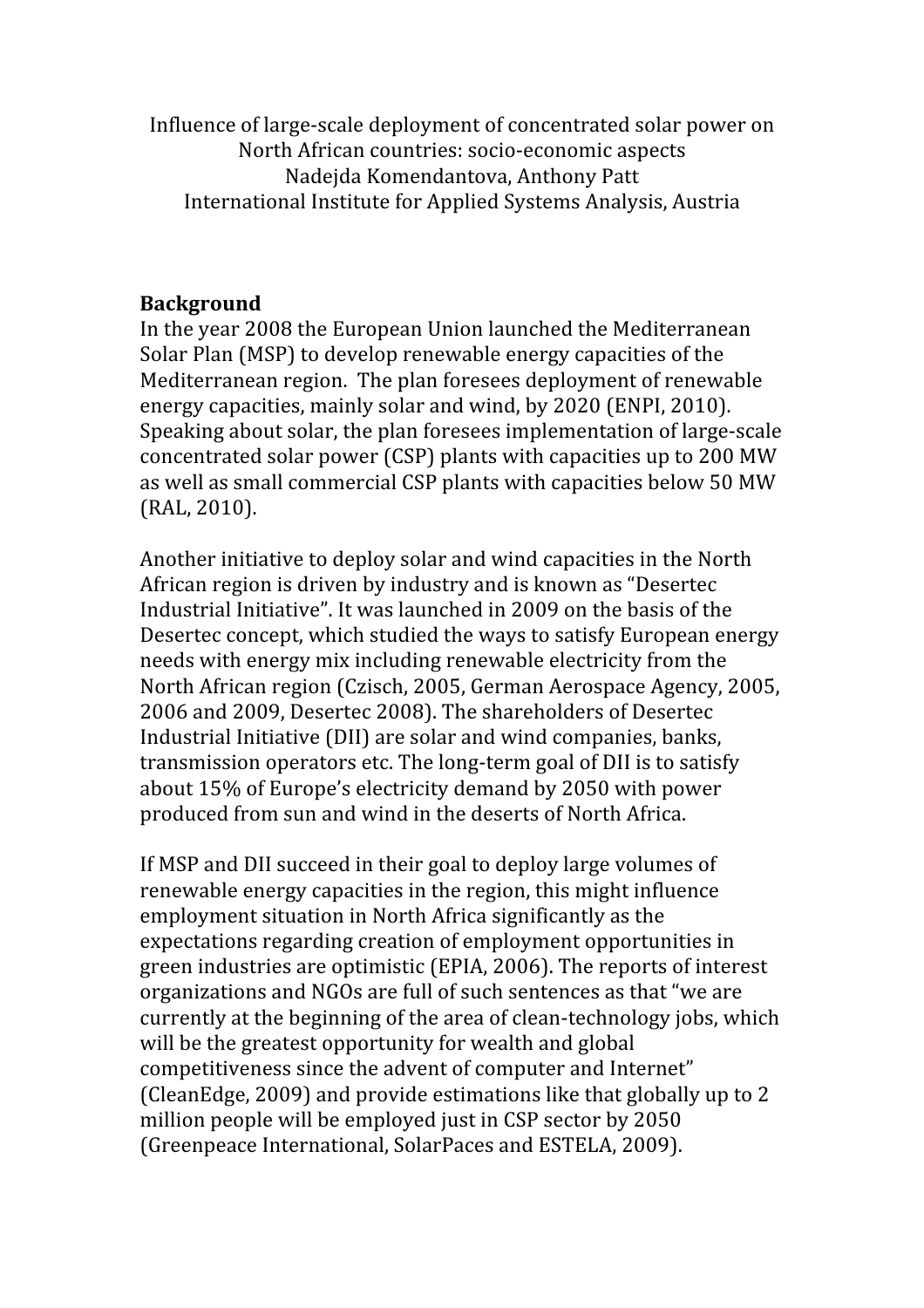If these estimations will come true, deployment of renewable energy capacities foreseen by DII and MSP can influence significantly socio‐ economic development of the region, where currently the unemployment rate is one of the highest in the world. Only 45.3% of population in active age is employed, 42% of all employed are working poor, earning less than US \$2 a day and the total unemployment rate increased by 25% between 1997 and 2007 (ILO, 2009). The unemployment rate among young people is the highest in the world when 25% of the world's unemployed youth resides in the region (World Bank, 2007). The number of officially registered unemployed women reached 32.2% in 2008 but the number of unemployed women is even higher as only 20% of all women in working age have employment.

The difficult employment situation is additionally influenced by demographic situation. Middle East and North Africa (MENA) region has one of the fastest growing populations in the world. In average MENA population grows by 2% per year or nearly 7 million people. Only between 1970 and 2001 the population grew up from 173 million people to 386 million people. The fertility rate per woman declined from 7.0 births in 1960 to 3.6 births in 2001. But it is still expected that MENA population will double its current number by 2050 partly because of its young age structure, when more than 30% of population are at the age below 15 and unprecedented number of young women is reaching the reproductive age (Roudi‐Fahimi et al., 2002).

## **Previous studies**

Currently to our knowledge two most prominent studies were conducted on evaluation of employment impacts from deployment of CSP capacities. The study conducted by the National Renewable Energy Laboratory (NREL), based in the United States of America, estimated impacts from deployment of CSP capacities in California. The study conducted by the European Solar Thermal Electricity Association (ESTELA) evaluated impacts from deployment of CSP capacities in the Mediterranean region.

To evaluate employment opportunities in the CSP industry, NREL developed the Parabolic‐Trough Job and Economic Development Impact Model (JEDI‐CSP). This Input‐Output model represents an adjusted version of the JEDI model, created in 2002 to evaluate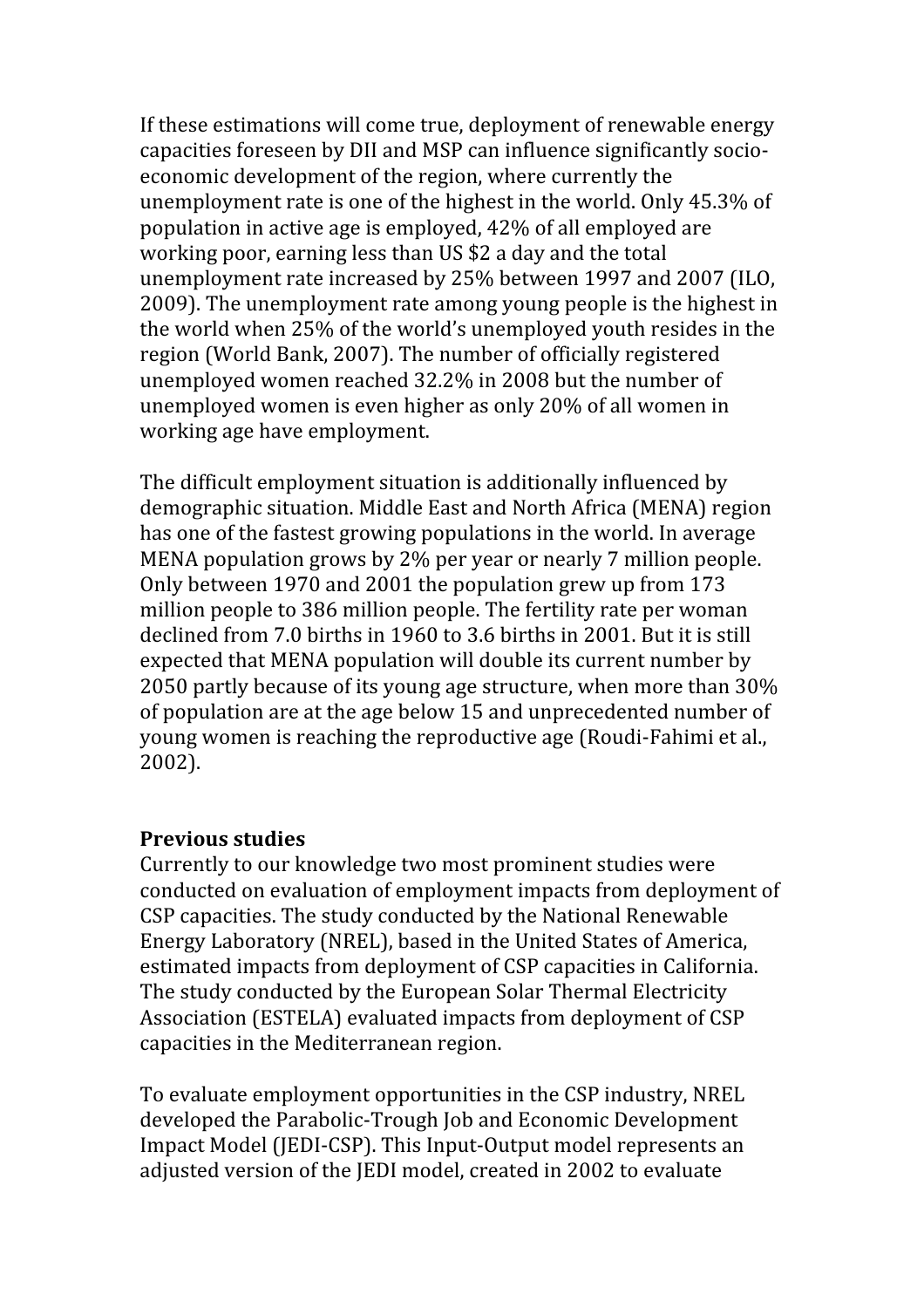impacts from deployment of wind technologies, which was later expanded to CSP technology. The JEDI‐CSP evaluates employment effects of deployment of 100 MW of CSP power in California. The results show that during construction phase 455 job-years in direct employment and 3.500 job-years in indirect employment will be created. The main assumption of NREL is that the balance of plants equipment as well as all construction, installation and engineering works are provided by domestic suppliers and manufactured in California (NREL, 2008).

The estimates of ESTELA are based on a mixture of qualitative and quantitative methods and tell us that deployment of 20 GW of CSP capacities in the Mediterranean region will create up to 200.00 man/year jobs by 2020 only in construction of installations and manufacturing of components. All these are direct jobs. The main assumption of ESTELA is that 50% of components necessary for CSP installations will be manufactured in Europe and 50% in North Africa (ESTELA, 2009).

Based on these two studies, we identified two research questions:

- ‐ How many direct and induced working places will the deployment of CSP capacities, at the scale foreseen by MSP or DII, create in the North African region?
- ‐ What will be the sensitivity of the number of jobs created by CSP industry towards different shares of components, management and engineering services produced in the region?

## **Methods and results**

As the goal of our research was to estimate direct and induced jobs we use an input-output (I-O) model. These models in comparison to analytical studies, which usually calculate only numbers of direct jobs, allow estimation of induced jobs by using the multiplier effect. The review of existing literature showed as well that Input‐output (I‐ O) models were used most frequently for analysis of impacts of renewable industries on national employment (Kammen et al., 2004).

As a main tool, we use the JEDI‐CSP model, which to our knowledge it is the only existing model, which was explicitly developed to capture of employment effects from CSP (Stoddard, 2006). We adjust JEDI‐ CSP to local conditions on the basis of such parameters as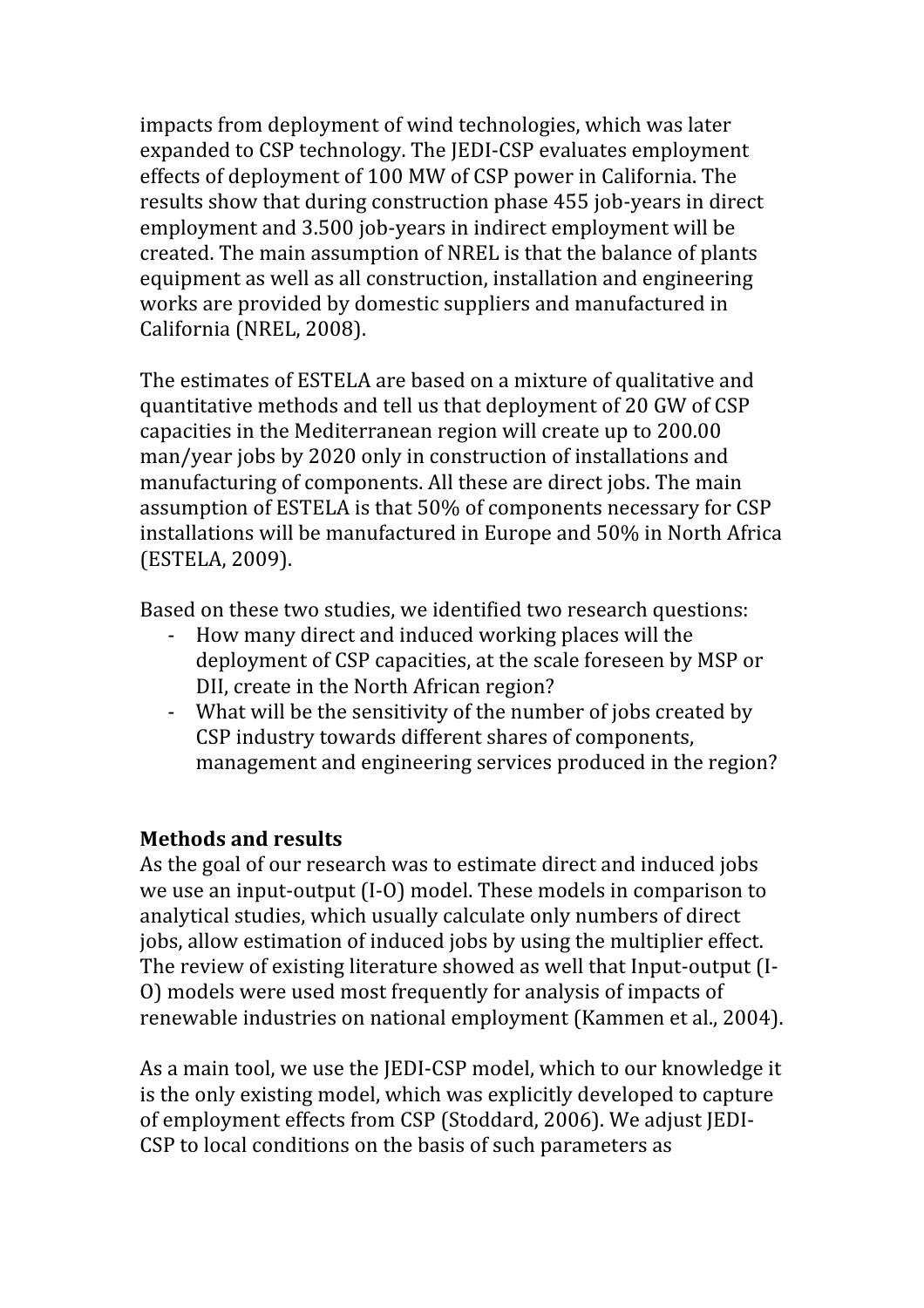construction costs, including materials and labor<sup>1</sup>, equipment costs<sup>2</sup> as well as other costs<sup>3</sup>, costs of personnel, services<sup>4</sup> and financing<sup>5</sup>.

We use data for these parameters from databases of international, national and multilateral organizations like World Bank, United Nations, International Energy Agency, German Aerospace Agency and North African offices for statistics.

We base our modeling work on two assumptions, which we take from NREL studies of construction processes of CSP plants and logistic issues (NREL, 2008). First, we assume that the share of materials for construction such as concrete rebar, equipment, roads and site preparation is constant under all four scenarios and makes up to 95% of local production. Second, we assume that labor for field erection is to a bigger part done by local people. We model 80% of local labor for site‐work and infrastructure, field erection, support structures, piping, electrical works.

The second step of research was to model sensitivity of the number of direct and induced jobs generated by the CSP industry according to the share of components produced in the North African countries. We follow four assumptions:

- ‐ when all high and medium technology components are produced outside North Africa,
- ‐ when 40% of components are manufactured locally,
- ‐ when 60% of components are manufactured locally,
- ‐ when all 100% of components are manufactured in North African countries

 1 Sitework and infrastructure, field erection, support structures, piping, electrical, labor subtotal 2 Mirrors, heat collection elements, thermal exchange storage tanks, heat exchange, heat transfer system equipment, heat transfer and storage fluids, stream turbines and generators, electrical and solar equipment, water treatment, metal support structure, interconnection piping, electronics and control, balance of plant

<sup>3</sup> Freight and transport, engineering and project management

<sup>4</sup> Costs of personnel such as operations, administrative, power plant maintenance, field maintenance and costs of materials and services such as water, water treatment with chemicals, fuel as motor vehicle gasoline, field parts and materials for plant equipment

<sup>5</sup> Debt financing (percentage financed, years and interest rate), equity financing and repayment (percentage equity, individual and corporate investors, return on equity and repayment term), tax parameters (local property tax rate, assessed value (percent of construction costs), taxable value, local property taxes and local sales tax rate), insurance such as percentage of capital cost and insurance cost, land purchase parameters such as land purchase cost, number of acres, percentage and years financed, interest rates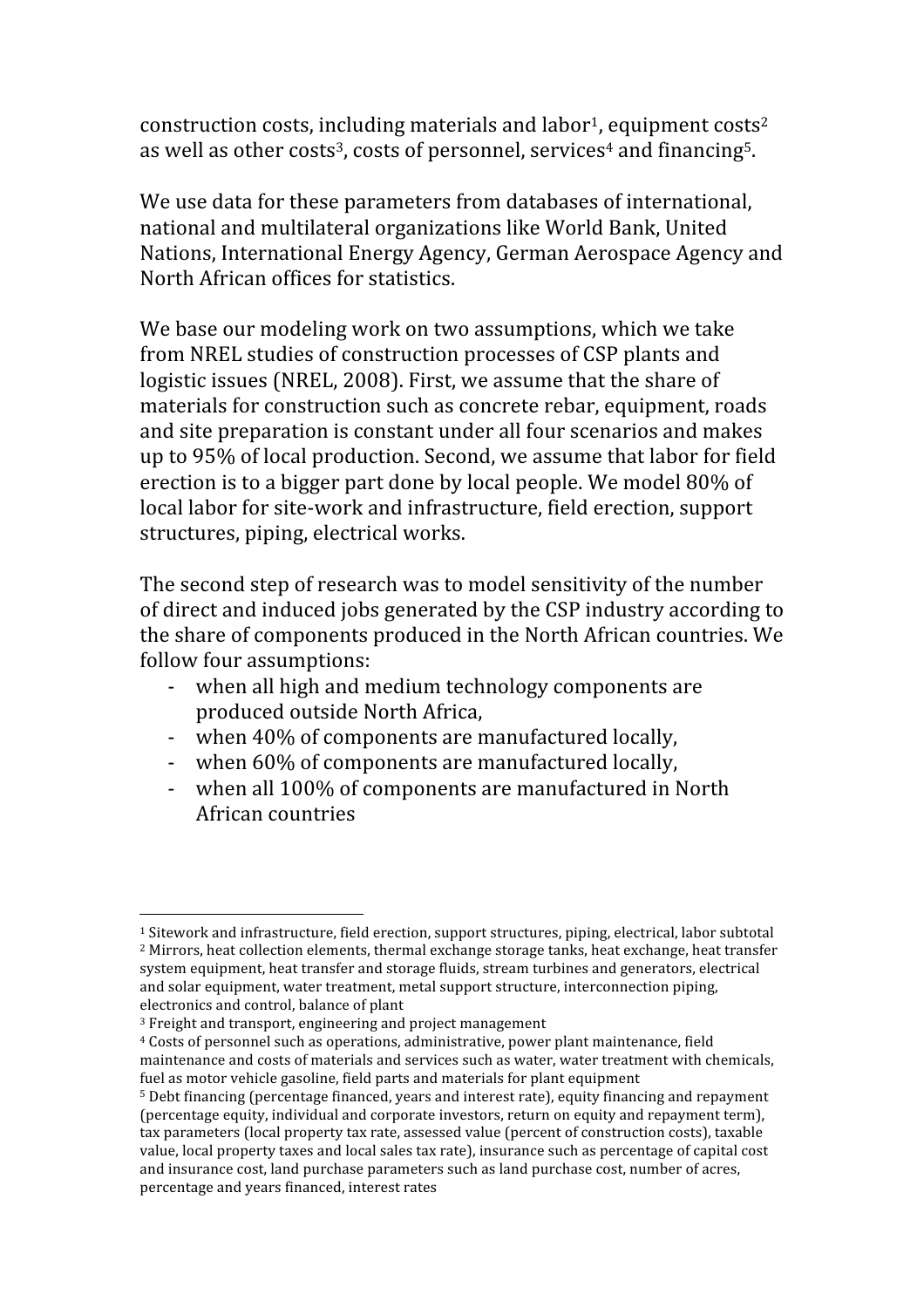To be able to compare these results with estimations produced by NREL, we calculate the number of job‐years produced by installation of 100 MW of CSP capacities (table 1).

| Table 1. Hulliber of jub-years created per Too M W Or CST capacities |       |       |       |       |
|----------------------------------------------------------------------|-------|-------|-------|-------|
| Jobs years per 100 MW                                                | $0\%$ | 40%   | 60%   | 100%  |
| <b>Planning and Construction</b>                                     | 74    | 83    | 146   | 151   |
| <b>Materials and Components</b>                                      | 126   | 240   | 284   | 463   |
| <b>Total Direct Jobs</b>                                             | 200   | 323   | 430   | 614   |
| Induced Jobs                                                         | 1.520 | 2.455 | 3.268 | 4.666 |
|                                                                      |       |       |       |       |

Table 1: number of job‐years created per 100 MW of CSP capacities

The results allow us making two important conclusions. First, the number of job‐years created in case when all components are manufactured locally exceeds the number of job‐years created when all components are manufactured abroad by more than factor 3 (614 jobs comparatively to 200 jobs). Second, in case when all components are manufactured locally 100 MW of CSP capacities in North Africa create more jobs than 100 MW of CSP capacities in California (614 jobs comparatively to 455 jobs). The number of induced jobs is as well higher (4.666 jobs comparatively to 3.500 jobs). Our hypothesis is that the lower level of wages in North Africa in comparatively to California causes this difference. Even though the detailed answer to this question was out of the scope of this article and needs to be further researched.

Further on we scale up the number of jobs generated per 100 MW up to 20 GW of CSP capacities to be able to compare our estimates with estimates given by ESTELA on employment creation caused by implementation of CSP (picture 1).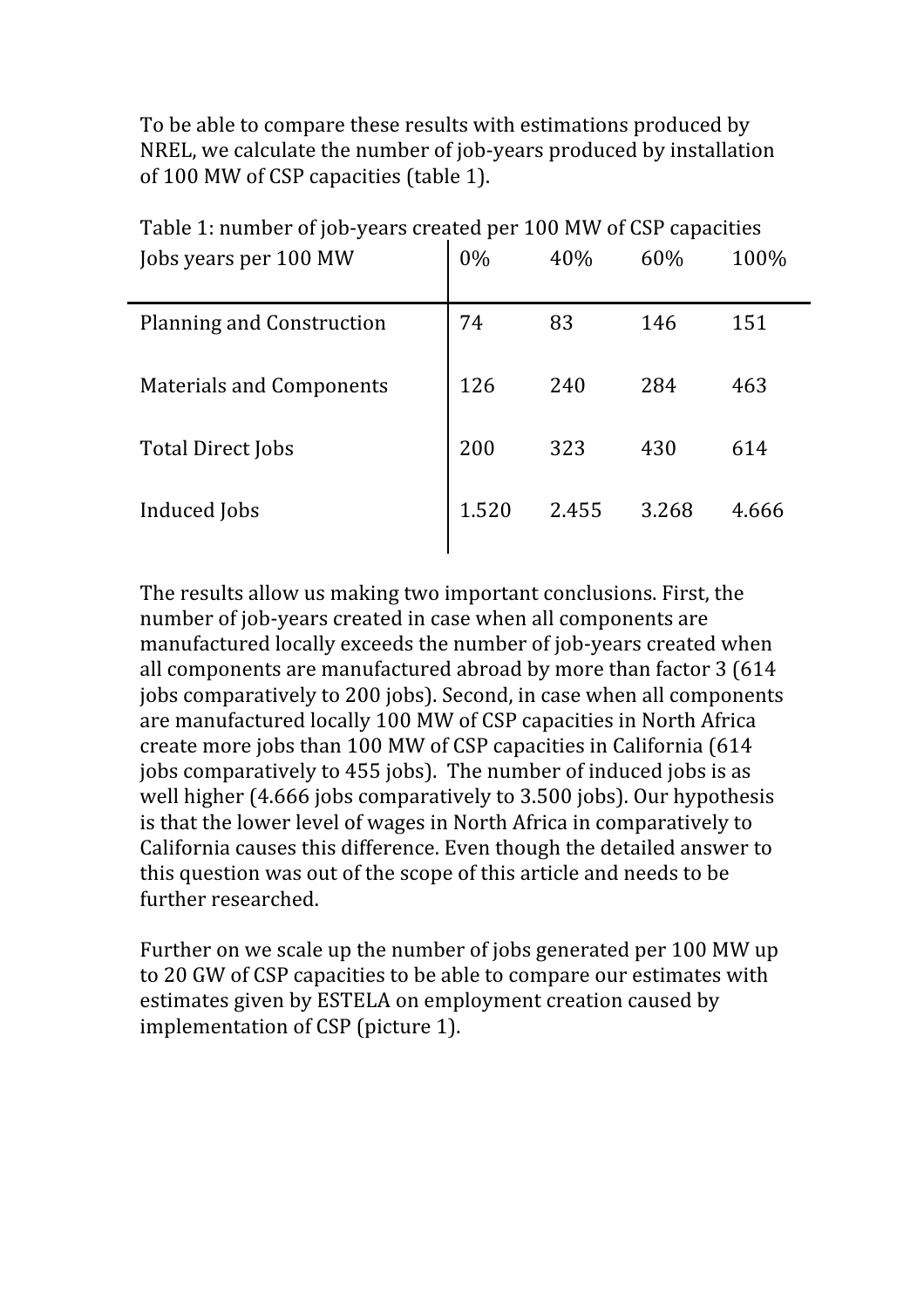

Picture 1: Scaled up comparison (thousands of job-years)

The methods used by ESTELA allow estimations of only direct jobyears and do not catch induced employment. Our estimations tell that in case when all components are manufactured locally, the deployment of MSP, namely of 20 GW of CSP capacities, will create 122.600 direct jobs and more than 900.000 induced jobs. When all components are manufactured abroad MSP will bring to North African only 40.000 direct jobs and less than 300.000 induced jobs. The estimations of ESTELA are higher, saying that MSP will create 200.000 direct jobs, from which 40.000 will be in manufacturing in Europe.

Another interesting question was to see the meaning of these numbers mean on example of one concrete country. We took Morocco, as this country has an average unemployment rate in the region (picture 2).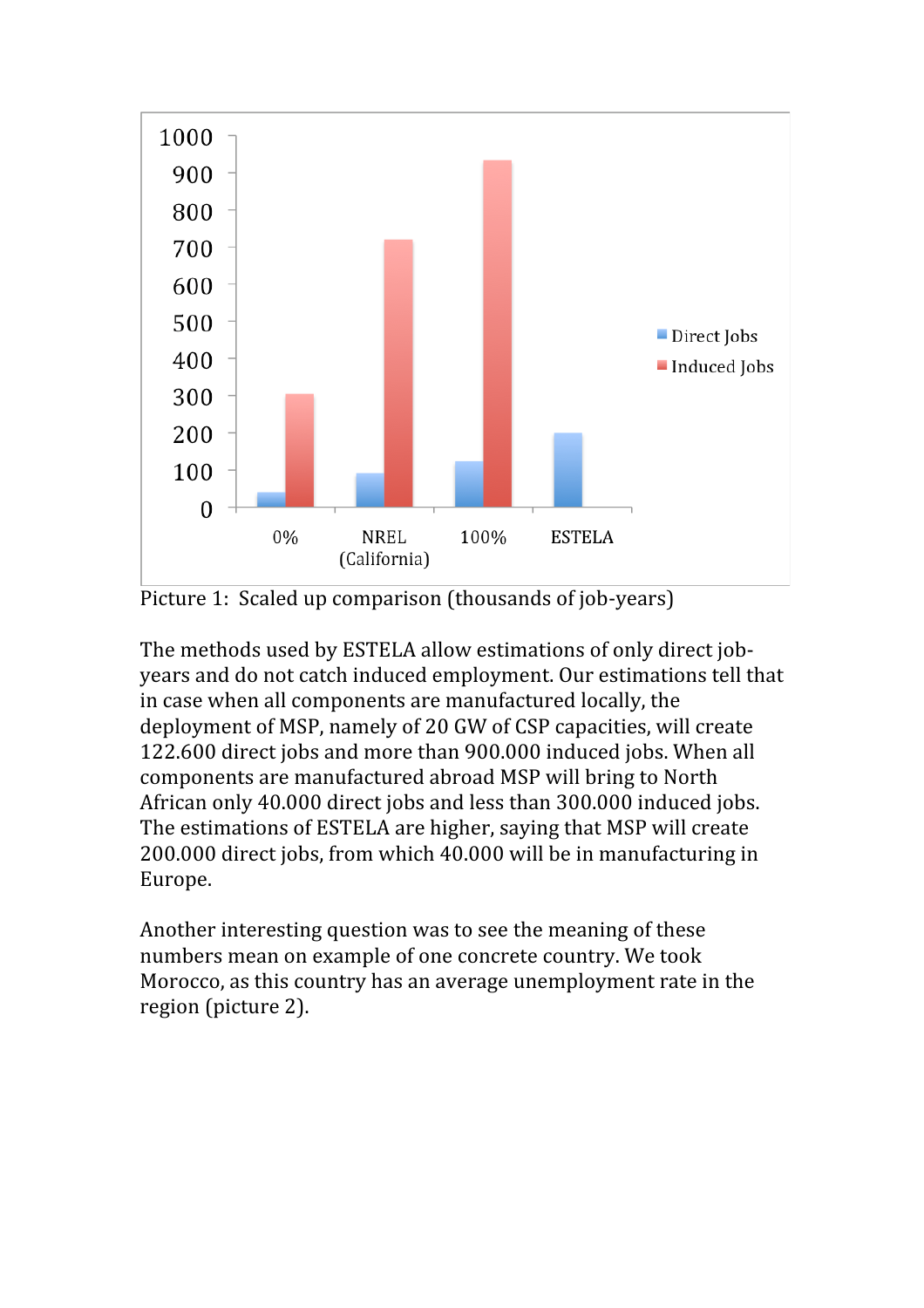

Picture 2: Case study of Morocco, employment situation by sectors Source: International Labor Organization, 2009

If we assume that all 20 GW of CSP capacities will be deployed in Morocco than 122.600 generated direct jobs can provide employment for one year for 22.3% of all unemployed people. The impact of induced jobs will be even greater and can provide employment for all unemployed people and to offer alternative employment for people occupied in other economic sectors.

## **Conclusions**

Conducted research lead us to three important conclusions. First, CSP could contribute to employment at a level comparable with other sectors. Looking at one particular case of Morocco, only direct jobs can give employment to more than 22% of all unemployed people. Second, the induced effects from CSP deployment will be much larger than direct effects. Taken example when all components are manufactured locally, induced employment will make more than 900.000 job-years in comparison to 122.800 direct job-years. Third, increasing the share of locally manufactured high- and mediumtechnology components affects job creation by a factor 3, comparing two cases when all components are manufactured abroad, which will generate around 40.000 direct job‐years, and the case when all components are manufactured locally, which will generate 122.800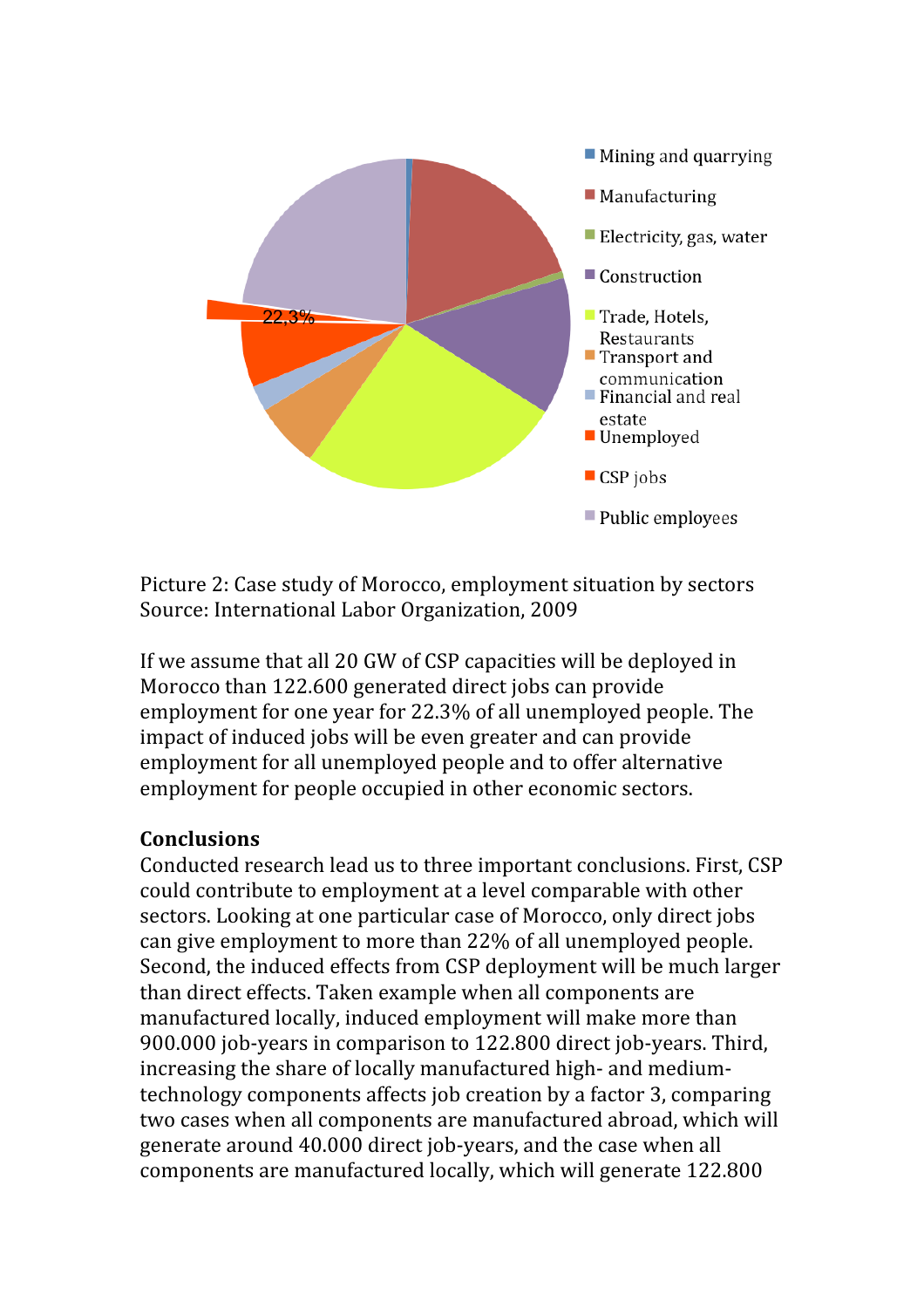direct job‐years.

# **Literature**

- Bezdek, R., 2007. Renewable Energy and Energy Efficiency: Economic Drivers for the 21st Century. American Solar Energy Society (ASES). ISBN 978‐0‐89553‐307‐3
- BMU (2008b) Bruttobeschäftigung durch erneuerbare Energien in Deutschland im Jahr 2008, Bundesministerium für Umwelt, Naturschutz und Reaktorsicherheit, Berlin.
- BMU (2006) Erneuerbare Energien: Arbeitsplatzeffekte, Wirkungen des Ausbaus erneuerbarer Energien auf den deutschen Arbeitsmarkt, Kurz‐ und Langfassung, Bundesministerium für Umwelt, Naturschutz und Reaktorsicherheit, Berlin.
- BSW (2009) Statistics for the German solar power industry (photovoltaics), May 2009, Bundesverband Solarwirtschaft, www.bsw‐solar.de.
- Czisch, G.,2005. Szenarien zur zukunftigen Stromversorgung: kostenoptimierte Variationen zur Versorgung Europas und seiner Nachbarn mit Strom aus erneuerbaren Energien. Universitat Kassel, Kassel.
- DESERTEC, 2008. Our vision of the Union for the Mediterranean: The DESERTEC Concept. Deserts + technology for energy, water and climate security, Whitepaper, The Club of Rome, Hamburg.
- ENPI, Neighborhood Mediterranean and Eastern Europe. 2010. Identification Mission for the Mediterranean Solar Plan. Final Report. FWC Beneficiaries Lot 4 – No 2008/168828. January 2010.
- European Photovoltaic Industry Association (EPIA), 2006. Solar Generation: Solar electricity for over one billion people and two million jobs by 2020.
- European Solar Thermal Electricity Association. 2009. Solar Power from The Sun Belt. The Solar Thermal Electricity Industry's Proposal For The Mediterranean Solar Plan. A Programme Of The Union For The Mediterranean. Brussels, June 2009.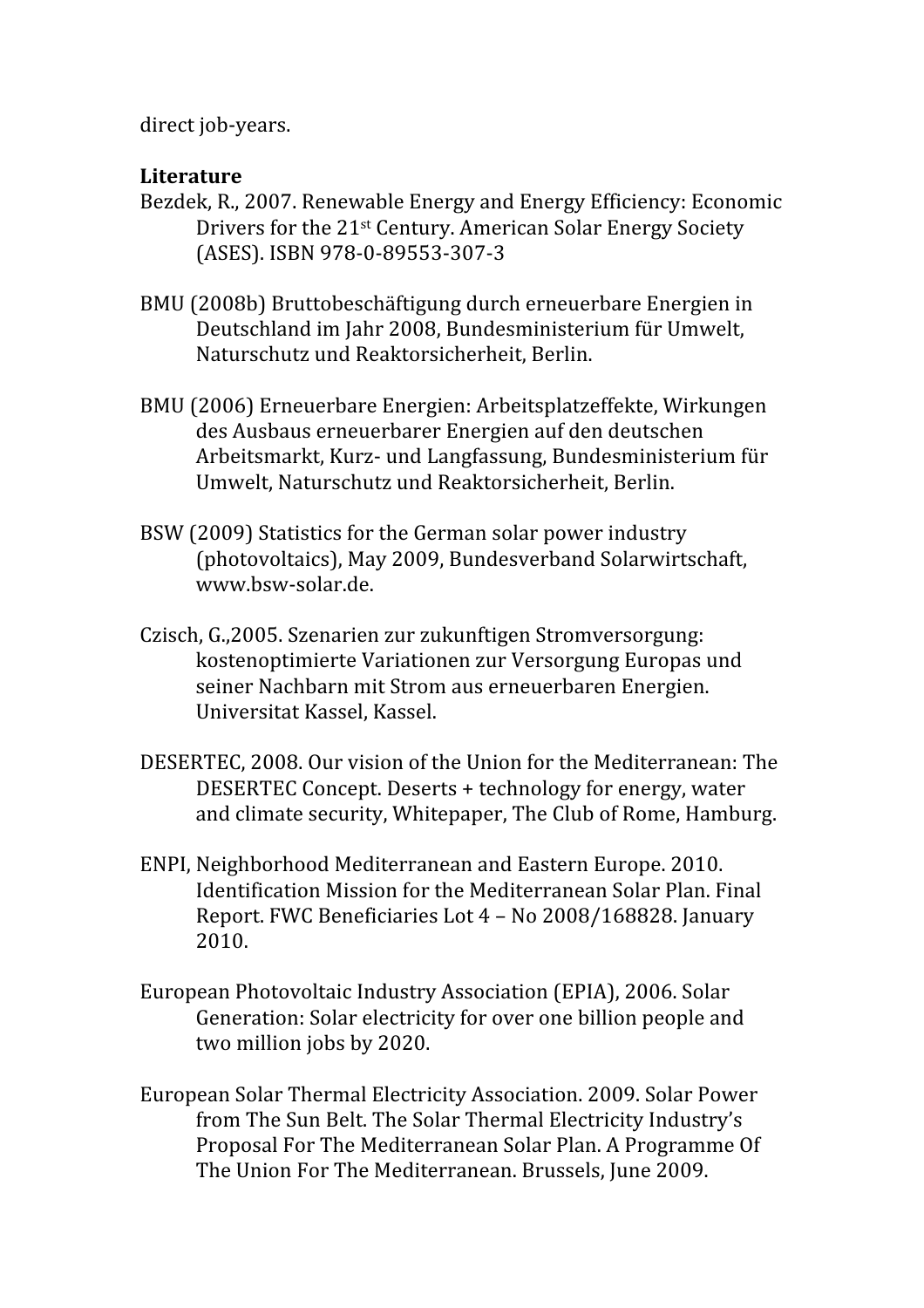- German Aerospace Center, 2005. Concentrating solar power for the Mediterranean Region, German Aerospace Center (DLR) Institute of Technical Thermodynamics, Section Systems Analysis and Technology Assessment, Stuttgart.
- German Aerospace Center, 2006. Trans‐Mediterranean interconnection for concentrating solar power, German Aerospace Center (DLR) Institute of Technical Thermodynamics, Section Systems Analysis and Technology Assessment, Stuttgart.
- German Aerospace Center, 2009. Characterization of Solar Electricity Import Corridors from MENA to Europe: Potential, Infrastructure and Cost, German Aerospace Center (DLR) Institute of Technical Thermodynamics, Section Systems Analysis and Technology Assessment, Stuttgart.
- Greenpeace International, SolarPACES and ESTELA, 2009. Concentrating Solar Power Global Outlook 09. Why Renewable Energy is Hot. Amsterdam, Tabernas and Brussels. 2009.
- International Energy Agency, 2008. Deploying Renewables. Principles for Effective Policies. International Energy Agency, Paris.
- International Labor Organization, 2009. Global Employment Trends Report 2009: Unemployment, Working Poor and Vulnerable Employment to Increase Dramatically Due to Global Financial Crisis. Geneva, 2009.
- Kammen, D., Kapadia, K., Fripp, M., 2004. Putting Renewables to Work: How Many Jobs Can the Clean Energy Industry Generate? Report of the renewable and appropriate energy laboratory. Energy and Resources Group. Goldman School of Public Policy. University of Berkley.
- Komendantova, N., Williges, K., Patt, A., Solar power investment in North Africa: benefits of reducing risks perceptions. Climate Policy (in review).

Michaels, R., Murphy, R.P. (2009) Green Jobs: Fact or Fiction?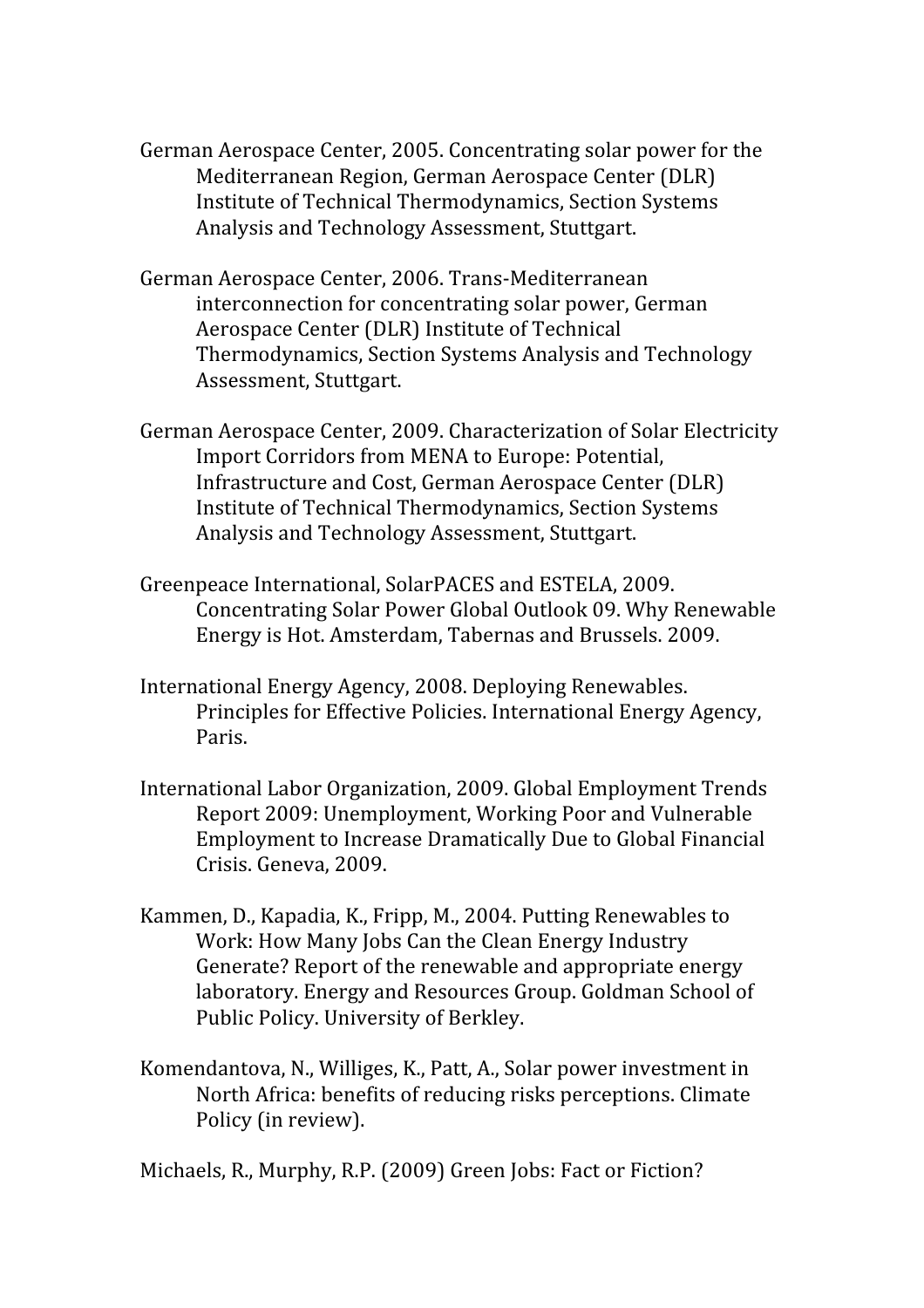Institute for Energy Research, January 2009, Washington DC.

- Observatoire Mediterraneen de l' Energie, 2008. Mediterranean Energy Perspectives 2008. Observatoire Mediterraneen de l' Energie. Nanterre.
- O'Sullivan, M., Edler, D., Ottmüller, M., Lehr, U. (2009) Gross Employment from Renewable Energy in Germany in the Year 2008 – A first estimate, March 2009, Berlin.
- Pollin, R., Heintz, J., Garrett‐Peltuer, H., 2009. The Economic Benefits of Investing in Clean Energy: How low the economic stimulus program and new legislation can boost U.S. economic growth and employment. Department of Economics and Political Economy Research Institute (PERI), University of Massachussetts, Amherst.
- Renewable Energy Policy Network for the 21st Century (REN21), 2009. Renewables. Global Status Report. 2009 Update. Paris, REN21 Secretariat.
- Renner, M., Sweeney, S., Kubit, J., 2008. Worldwatch Report: Green Jobs: Working for People and the Environment. Worldwatch Institute.Washington D.C. 60 p.
- Resources and Logistics (RAL), 2010. Identification Mission for the Mediterranean Solar Plan. Final Report.
- Roland Berger Strategy Consultants, 2009. Wind energy manufacturers´challenges. Using turbulent times to become fit for future. Hamburg.
- Roudi‐Fahimi, F., Creel, L., de Souza, R., 2002. Finding the Balance: Population and water scarcity in the Middle East and North Africa. Population Reference Bureau, Washington D.C.
- Sáinz, J., 2007. Employment Estimates for the Renewable Energy Industry Madrid: ISTAS and Comisiones Obreras, 4 February 2008
- Schmidt, C., (2009). Die ökonomischen Wirkungen der Förderung Erneuerbarer Energien: Erfahrungen aus Deutschland.